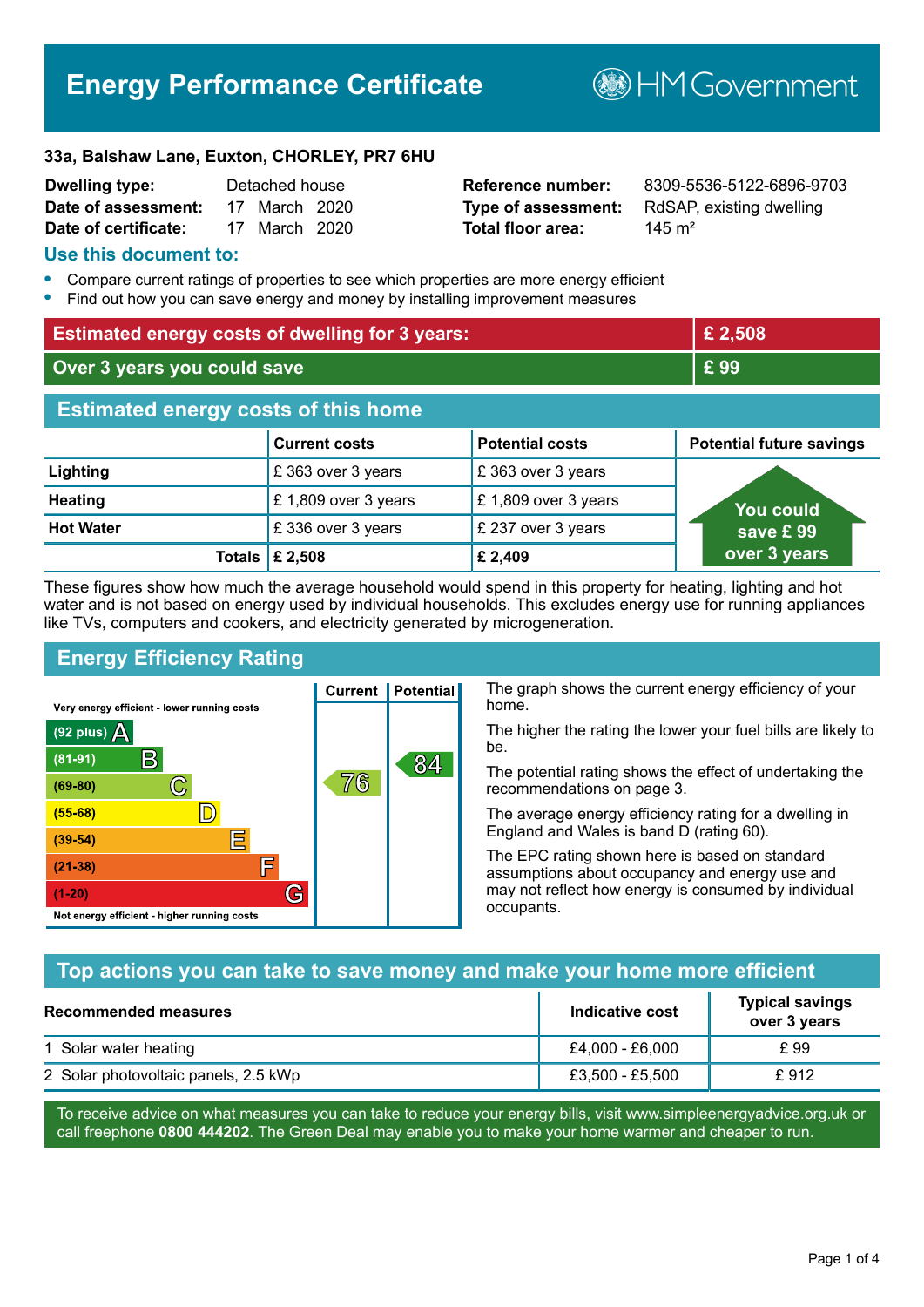#### **Summary of this home's energy performance related features**

| <b>Element</b>        | <b>Description</b>                          | <b>Energy Efficiency</b> |
|-----------------------|---------------------------------------------|--------------------------|
| Walls                 | Cavity wall, as built, insulated (assumed)  | ★★★★☆                    |
| Roof                  | Pitched, 150 mm loft insulation             | ★★★★☆                    |
|                       | Roof room(s), insulated (assumed)           | ★★★★☆                    |
| Floor                 | Solid, insulated (assumed)                  |                          |
|                       | To unheated space, insulated (assumed)      |                          |
| <b>Windows</b>        | Fully double glazed                         | ★★★★☆                    |
| Main heating          | Boiler and radiators, mains gas             | ★★★★☆                    |
| Main heating controls | Programmer, TRVs and bypass                 | ★★★☆☆                    |
| Secondary heating     | Room heaters, mains gas                     |                          |
| Hot water             | From main system                            | ★★★★☆                    |
| Lighting              | Low energy lighting in 75% of fixed outlets | *****                    |

Current primary energy use per square metre of floor area: 143 kWh/m² per year

The assessment does not take into consideration the physical condition of any element. 'Assumed' means that the insulation could not be inspected and an assumption has been made in the methodology based on age and type of construction.

#### **Low and zero carbon energy sources**

Low and zero carbon energy sources are sources of energy that release either very little or no carbon dioxide into the atmosphere when they are used. Installing these sources may help reduce energy bills as well as cutting carbon. There are none provided for this home.

# **Your home's heat demand**

For most homes, the vast majority of energy costs derive from heating the home. Where applicable, this table shows the energy that could be saved in this property by insulating the loft and walls, based on typical energy use (shown within brackets as it is a reduction in energy use).

| <b>Heat demand</b>           | <b>Existing dwelling</b> | Impact of loft<br>insulation | Impact of cavity<br>wall insulation | Impact of solid<br>wall insulation |
|------------------------------|--------------------------|------------------------------|-------------------------------------|------------------------------------|
| Space heating (kWh per year) | 9.408                    | (188)                        | N/A                                 | N/A                                |
| Water heating (kWh per year) | 2,316                    |                              |                                     |                                    |

You could receive Renewable Heat Incentive (RHI) payments and help reduce carbon emissions by replacing your existing heating system with one that generates renewable heat, subject to meeting minimum energy efficiency requirements. The estimated energy required for space and water heating will form the basis of the payments. For more information, search for the domestic RHI on the www.gov.uk website.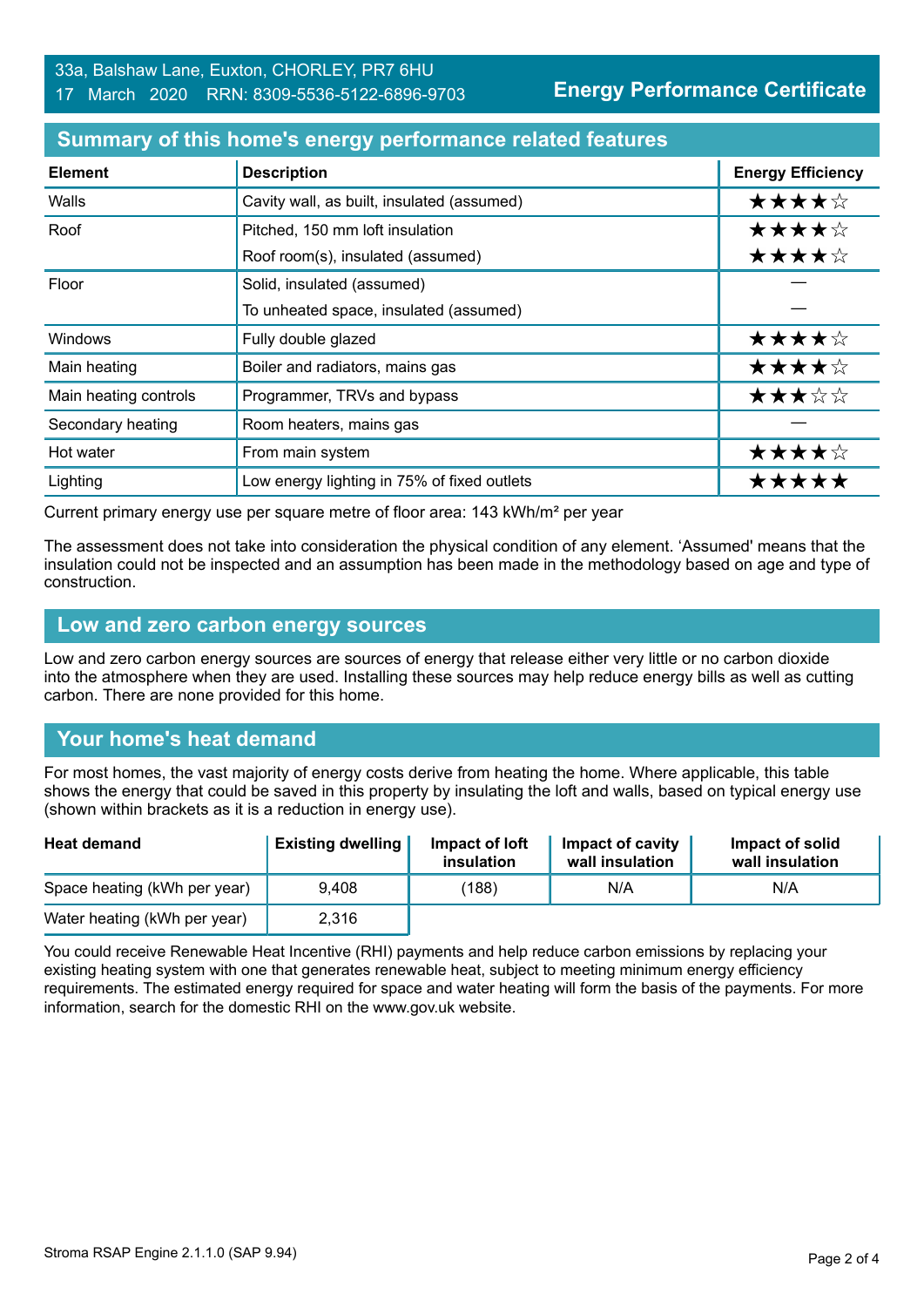#### 33a, Balshaw Lane, Euxton, CHORLEY, PR7 6HU 17 March 2020 RRN: 8309-5536-5122-6896-9703

### **Recommendations**

The measures below will improve the energy performance of your dwelling. The performance ratings after improvements listed below are cumulative; that is, they assume the improvements have been installed in the order that they appear in the table. To receive advice on what measures you can take to reduce your energy bills, visit www.simpleenergyadvice.org.uk or call freephone 0800 444202. Before installing measures, you should make sure you have secured the appropriate permissions, where necessary. Such permissions might include permission from your landlord (if you are a tenant) or approval under Building Regulations for certain types of work.

| <b>Recommended measures</b>        | Indicative cost   | <b>Typical savings</b><br>per year | <b>Rating after</b><br>improvement |
|------------------------------------|-------------------|------------------------------------|------------------------------------|
| Solar water heating                | £4,000 - £6,000   | £ 33                               | C77                                |
| Solar photovoltaic panels, 2.5 kWp | $£3,500 - £5,500$ | £ 304                              | <b>B84</b>                         |

# **Financial Support and the Green Deal**

Green Deal Finance allows you to pay for some of the cost of your improvements in instalments under a Green Deal Plan (note that this is a credit agreement, but with instalments being added to the electricity bill for the property). The availability of a Green Deal Plan will depend upon your financial circumstances. There is a limit to how much Green Deal Finance can be used, which is determined by how much energy the improvements are estimated to **save** for a 'typical household'.

You may also be able to obtain support towards repairs or replacements of heating systems and/or basic insulation measures under the ECO scheme, provided that you are in receipt of qualifying benefits or tax credits. To learn more about this scheme and the rules about eligibility, visit www.simpleenergyadvice.org.uk or call freephone **0800 444202** for England and Wales.